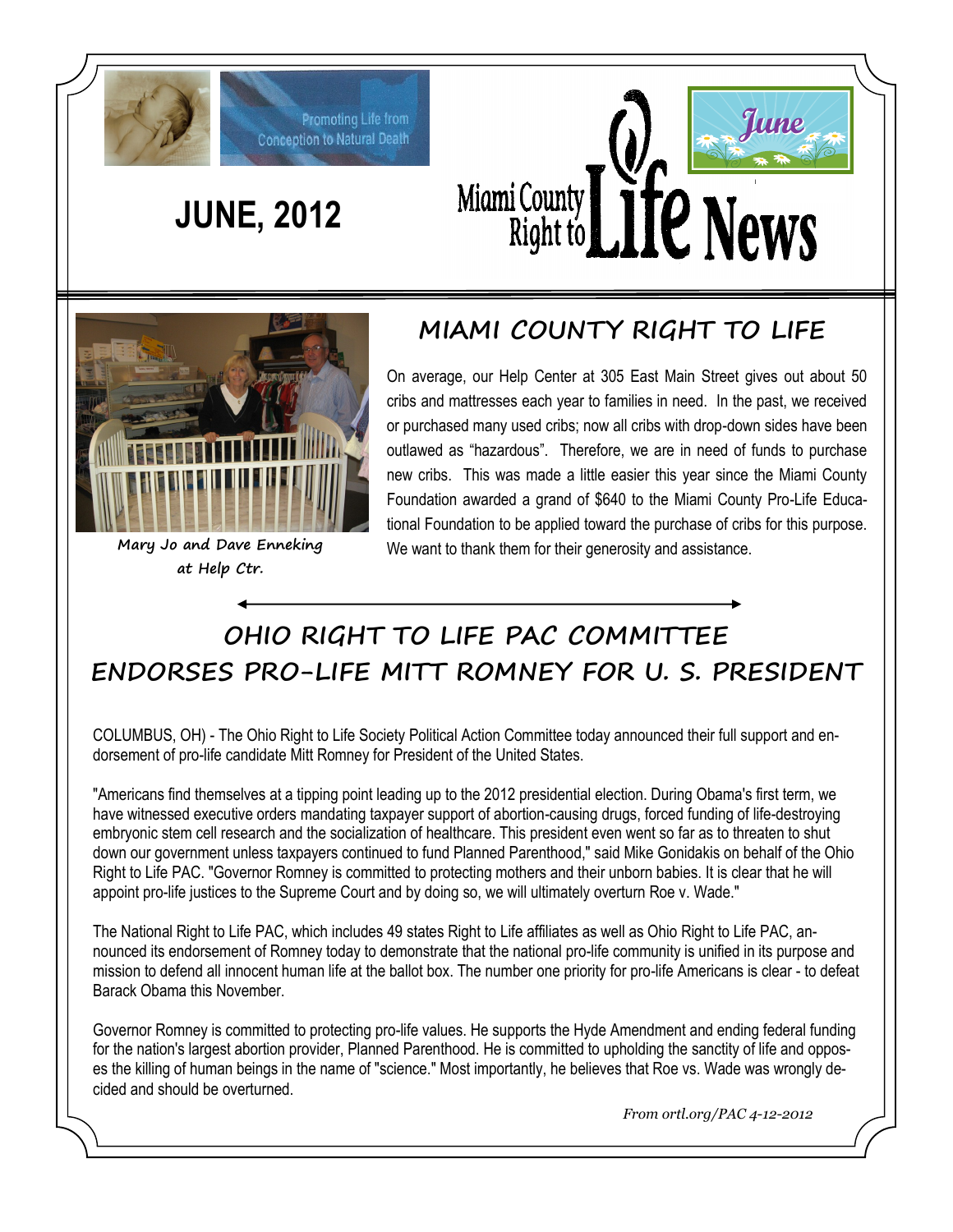

## **MOTHER'S DAY ROSE SALE**



We would like to thank the following people who gave their time to sell roses Mother's Day weekend:

- Transfiguration Church Rosalie Dzendzel, Linda McCarton, Sandy Zerkel, Leslie Piquignot, Mary and Jerry Huber Luella Heitkamp, Rhonda Kramer, Cathy May and Matt Mayor, John Righi, Sonia and Doug Kelchner, Jennifer Grilliot. Thanks to Patterson's for the flowers.
- St. Patrick-Troy, Ohio Tom and Cindy Day, Scott and Laura Schultze, Denise Kearsten and Zane Small, Amy Sherman and sons
- St. Boniface, Piqua Mary Ellen McKinley, Jarod Buechter, Liz Pax, Kevin Ryan Family, Karen Barringer, Dan Gaier family, Vicki Pierson, Kara Went and her sister
- St. Mary's—Piqua Gretchen Roeth, Cathy Oda, Ann Koehl, Ellen Jay, Megan Keels and son, Tristan, Gloria Stonerock, Pam Black, Holly Black, Sister Joan Clare, Sister Mary Alice, Ann Comer, Betty O'Brien, Donna Wilberding

Thanks to Tina Watts who coordinated at this parish at to Gennell's for supplying the flowers.

#### **THANK YOU!!!**

We would like to thank all of the MCRTL members who marched in the Memorial Day Parade in Piqua. They were a reminder to all present that we will not forget the RIGHT TO LIFE—we will not go away!



## **PIQUA HERITAGE DAYS FESTIVAL**

**September 1, 2, 3, 2012**

Geri Lynn Ryan needs rhubarb to make strawberry rhubarb pies for the Heritage Festival in September. She can make them now and put them in the freezer. If you can donate some rhubarb, please contact Geri Lynn at 937-773-4684.



We are so excited to announce that five new members have volunteered to help in the office!!! They are: Marcia Deeter, Lori Albright and Anne Case, Deb Silvers and her daughter, and Jennifer Grilliot. We appreciate our volunteers so much; our office cannot operate without them.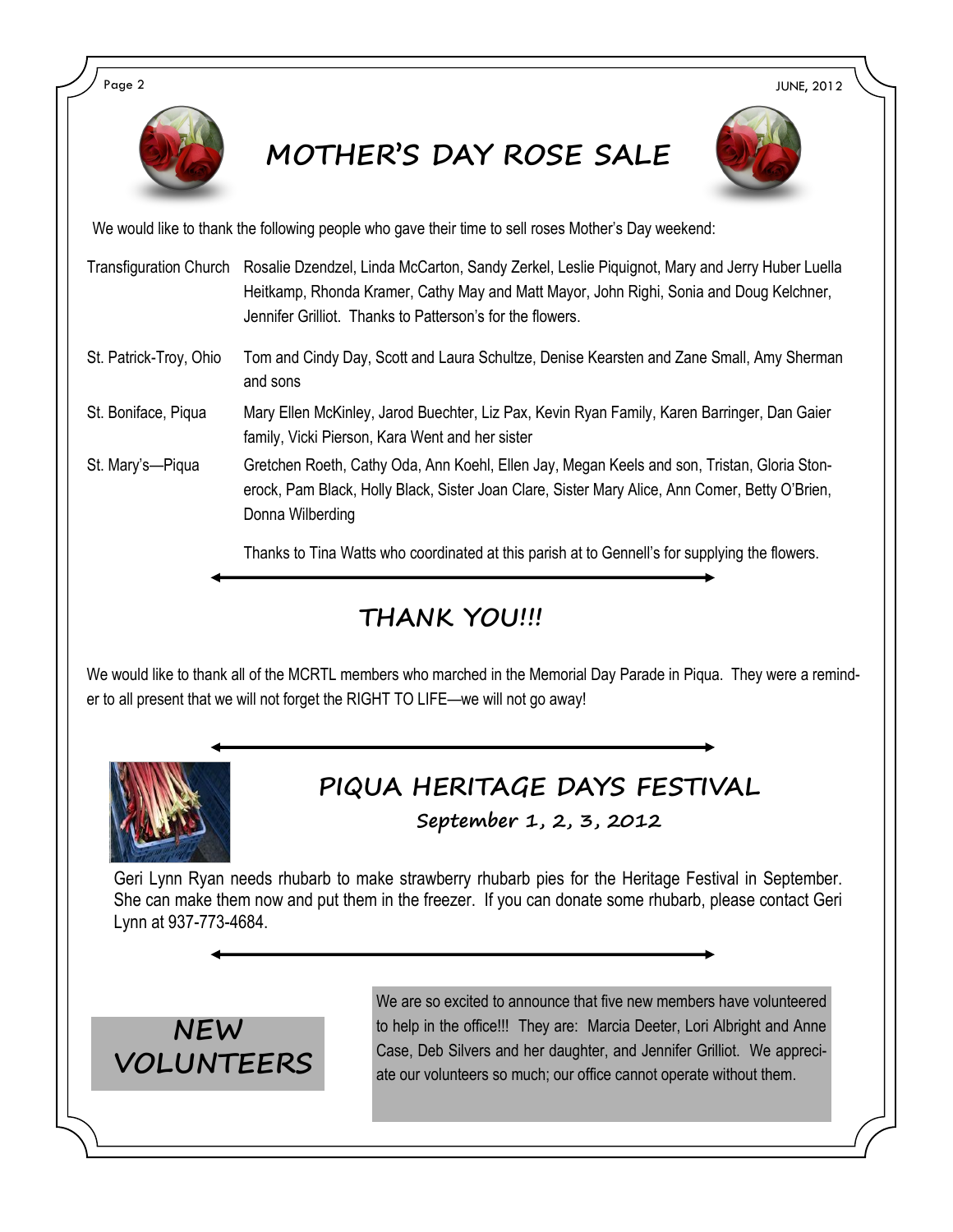

Due to the bridge being out in Troy, the festival was a bit confusing this year. No one seemed to know what was happening for sure.

Friday night, the bed races were held in the Hobart Arena parking lot. The cold weather and change of location made the attendance very low. We had a "teens for life" booth on the levy and sold strawberry shortcake, pulled-pork sandwiches, sodas and coffee. We probably lost money on Friday night, but we really want to thank those that helped: Jeff and Melissa Denius, Sam Silvers and his daughter Jessica and Sheila and Matt Enneking. Thanks also to those that baked cakes for the shortcake: Mary Rike, Kearsten Small and Abby Brinkman also helped clean the strawberries.

Saturday and Sunday, we had our Fish Pond Game with stuffed animal prizes. The booth was on Main Street in Troy and., thankfully, the weather was not hot. The crowds still came; there were fewer booths this year, so all vendors did well. Thanks to those that helped us: Debra and Zachary Silvers, Amanda Cantrell and husband, Donette and Marina Pickering, Marilyn Wilson and Mary Morton, Ruth and Emily Scott, Scott and Laura Schulze, Ginny Daum, Carol McDonald and granddaughter, Denise, Kearsten, Zane Small and friends, Pat and Gerry Wente, Beth, Morgan and Jenna Steinke, Nancy Skolnicki, Tom and Lucy Wolfe, also Dan Schneible and teens from Transfiguration who did two complete shifts. Thanks to all those that saved or gathered stuffed animals for us—especially Pat and Gerry Wente (ChoreBusters). Mitch Tutor and Sandy of Dunaway's also permitted us to store some bags of animals at their locations making it convenient for us to have other inventory close to our booth.

Many of the volunteers were from the Koinos Church. Thanks to Deb and Sam Silvers for coordinating those volunteers. Thanks also to Ruth Falter for arranging other volunteers.

#### **PLANNED PARENTHOOD ENCOURAGES WOMAN TO GET SEX SELECTION ABORTION**

The investigative pro-life group *Live Action*, which has released videos exposing the abuses of Planned Parenthood abortion clinic across the country, has released a new video today showing a Planned Parenthood abortion clinic in Austin, Texas, encouraging a woman to get a sex-selection abortion.

The video shows a planned Parenthood staffer encouraging the woman to obtain a late-term abortion because she was purportedly carrying a girl and wanted to have a boy. The video is a first in a new series titled "Genercide: Sex-Selection in America," that Live Action tells LifeNews will be exposing the practice of sex-selective abortion in the United States and how Planned Parenthood and the rest of the abortion industry facilitate the selective elimination of baby girls in the womb.

"I see that you're saying that you want to terminate if it's a girl; so are you just wanting to continue the pregnancy in the meantime?" a Planned Parenthood counselor named "Rebecca" offers the woman, who is purportedly still in her first trimester and cannot be certain about the gender.

Here is the link to the video: www.lifenews.com/2012/05/29video-planned-parenthood-encourages-woman-to-get-sexselection-abortion. *Taken from LifeNews.com, Pro-Life News Report, May 29, 2012*.

A Dad is a person who is loving and kind, And often he knows what you have on your mind. He's someone who listens, suggests, and defends. A dad can be one of your very best friends! He's proud of your triumphs, but when things go wrong, A dad can be patient and helpful and strong In all that you do, a dad's love plays a part.



There's always a place for him deep in your heart. And each year that passes, you're even more glad, More grateful and proud just to call him your dad! Thank you, Dad... for listening and caring, for giving and sharing, but, especially, for just being you! Happy Father's Day

> *Taken from Bing.com Christian Father's Day poems*